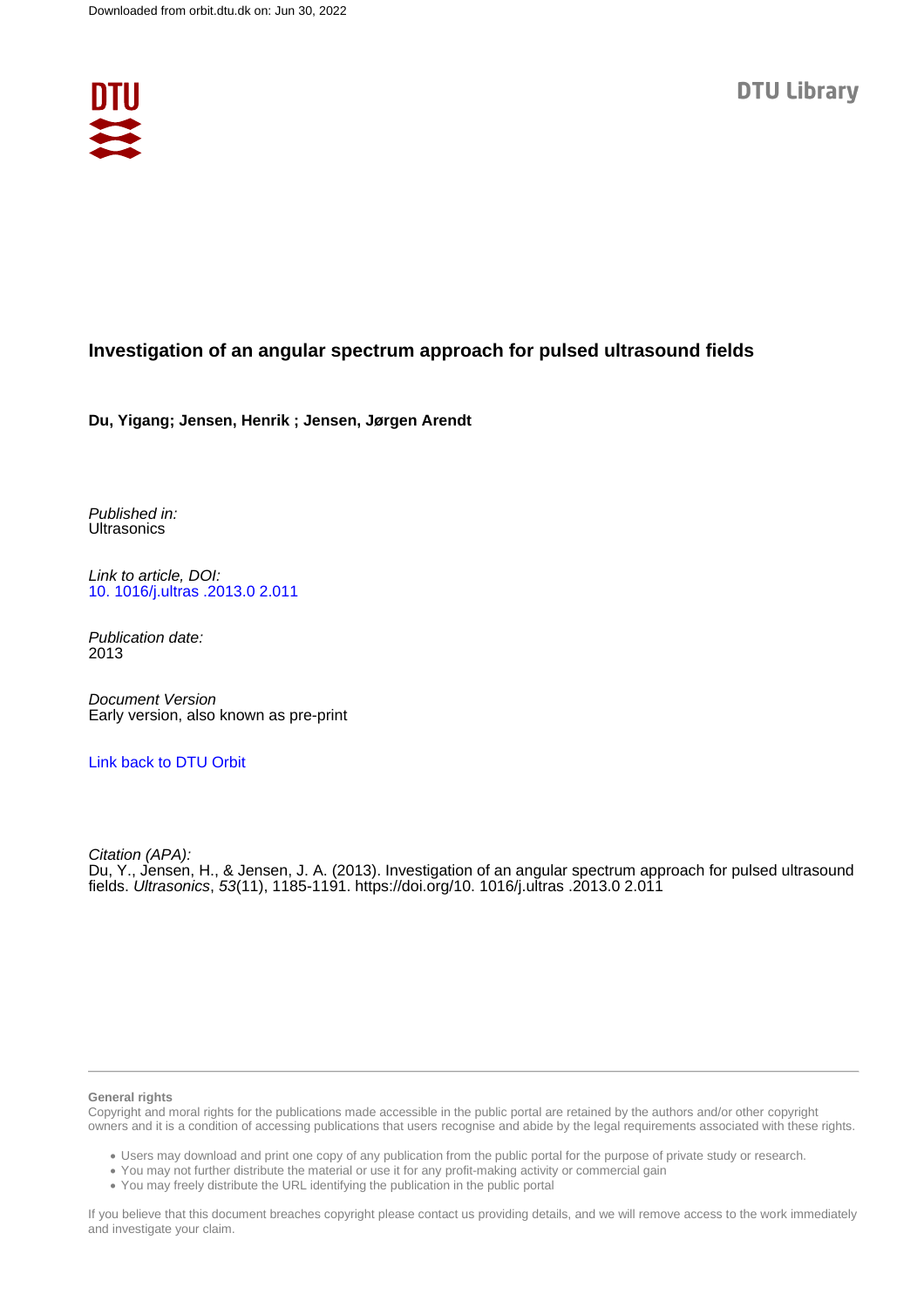#### [Ultrasonics xxx \(2013\) xxx–xxx](http://dx.doi.org/10.1016/j.ultras.2013.02.011)

Contents lists available at SciVerse ScienceDirect

# **I**IItrasonics

journal homepage: [www.elsevier.com/locate/ultras](http://www.elsevier.com/locate/ultras)

# Investigation of an angular spectrum approach for pulsed ultrasound fields

## Yigang Du <sup>a,b,</sup>\*, Henrik Jensen <sup>b</sup>, Jørgen Arendt Jensen <sup>a</sup>

a Center for Fast Ultrasound Imaging, Department of Electrical Engineering, Technical University of Denmark, DK-2800 Kgs. Lyngby, Denmark **b BK Medical Aps, DK-2730 Herley, Denmark** 

#### article info

Article history: Received 29 May 2011 Received in revised form 31 January 2013 Accepted 22 February 2013 Available online xxxx

Keywords: Angular spectrum approach Pulsed ultrasound field Field II Ambient sound speed approximation

### **ABSTRACT**

An Angular Spectrum Approach (ASA) is formulated and employed to simulate linear pulsed ultrasound fields for high bandwidth signals. A geometrically focused piston transducer is used as the acoustic source. Signals are cross-correlated to find the true sound speed during the measurement to make the simulated and measured pulses in phase for comparisons. The calculated sound speed in the measurement is varied between 1487.45 m/s and 1487.75 m/s by using different initial values in the ASA simulation. Results from the pulsed ASA simulations using both Field II simulated and hydrophone measured acoustic sources are compared to the Field II simulated and hydrophone measured pulses, respectively. The total relative root mean square (RMS) errors of the pulsed ASA are investigated by using different time-point, zero-padding factors, spatial sampling interval and temporal sampling frequency in the simulation. Optimal parameters for the ASA are found in the simulation. The RMS error of the ASA simulation is reduced from 10.9% to 2.4% for the optimal parameters when comparing to Field II simulations. The comparison between the ASA calculated and measured pulses are illustrated and the corresponding RMS error is 25.4%.

- 2013 Elsevier B.V. All rights reserved.

#### 1. Introduction

Monochromatic acoustic fields can be simulated using the Angular Spectrum Approach (ASA) [\[1–3\]](#page-6-0). Here the acoustic pressure is decomposed into a summation of an infinite numbers of plane waves in k-space. An arbitrary shaped two-dimensional plane in space is assumed as the acoustic source. After propagation, the pressure at any plane parallel to the source plane can be expressed as the multiplication between the source pressure and a propagating distance dependent propagator in the spatial Fourier domain. Mathematically, it originates from Fourier optics  $[4,5]$ . However, it has been widely used in ultrasound simulations due to its rapid computation time [\[6,7\]](#page-6-0). Simulations of spherically focused ultrasound phased arrays using the ASA have been shown by Zeng and McGough [\[8\].](#page-7-0) Wu and Stepinski [\[9\]](#page-7-0) have applied the ASA to concave ultrasound transducers. Moreover, the ASA has been applied to simulate non-linear ultrasound propagation. This was firstly introduced by Alais and Hennion [\[10\]](#page-7-0). Landsberger and Hamilton [\[11\]](#page-7-0) have studied the second harmonic generation of sound beams in immersed elastic solids. An application of angular spectrum decomposition of the second harmonic ultrasound to tissue harmonic imaging was given by Xiang and Hamilton [\[12\].](#page-7-0) A validation of the ASA for simulating fundamental and second harmonic fields with measured results have been published in the pre-

\* Corresponding author. E-mail address: [yigang1982@gmail.com](mailto:yigang1982@gmail.com) (Y. Du).

0041-624X/\$ - see front matter © 2013 Elsevier B.V. All rights reserved. <http://dx.doi.org/10.1016/j.ultras.2013.02.011>

vious work [\[13\]](#page-7-0). These studies of linear and non-linear pressure fields simulation using the ASA are usually restricted to monochromatic fields.

For realistic prediction of ultrasound imaging, pulsed ultrasound fields should be simulated. Several studies have been made for the transient pressure field. Leeman and Healey [\[14,15\]](#page-7-0) have proposed a technique based on the ASA for simulating transient fields, but the measurement was restricted by the quality of the hydrophone in [\[14\]](#page-7-0) and no measured result was shown for the validation in [\[15\]](#page-7-0). Wu et al. [\[16\]](#page-7-0) presented their results compared to a measurement in water and the ASA employed the pulsed normal velocity as its source, which was calculated numerically. Some studies [\[17,18\]](#page-7-0) focused on non-linear ultrasound also formulated the ASA for simulating the linear pulsed pressure field.

In this paper results calculated by the ASA using both the simulated and measured sources are presented. This makes the comparison for a pulse at a specific position possible. For the simulated ASA source, two acoustic planes with a certain distance parallel to the transducer surface are simulated by the Field II program [\[19,20\].](#page-7-0) One of the planes is assumed as the simulated virtual source plane of the ASA. The pressure on the second plane is calculated by the pulsed ASA based on the simulated source and distance between two planes. Finally, the pulses obtained from the ASA on the second plane are compared to the results obtained from Field II. For the measured ASA source, two acoustic planes are measured by a robust hydrophone in water. The first measured plane is used as the source for the ASA calculation. The results obtained at

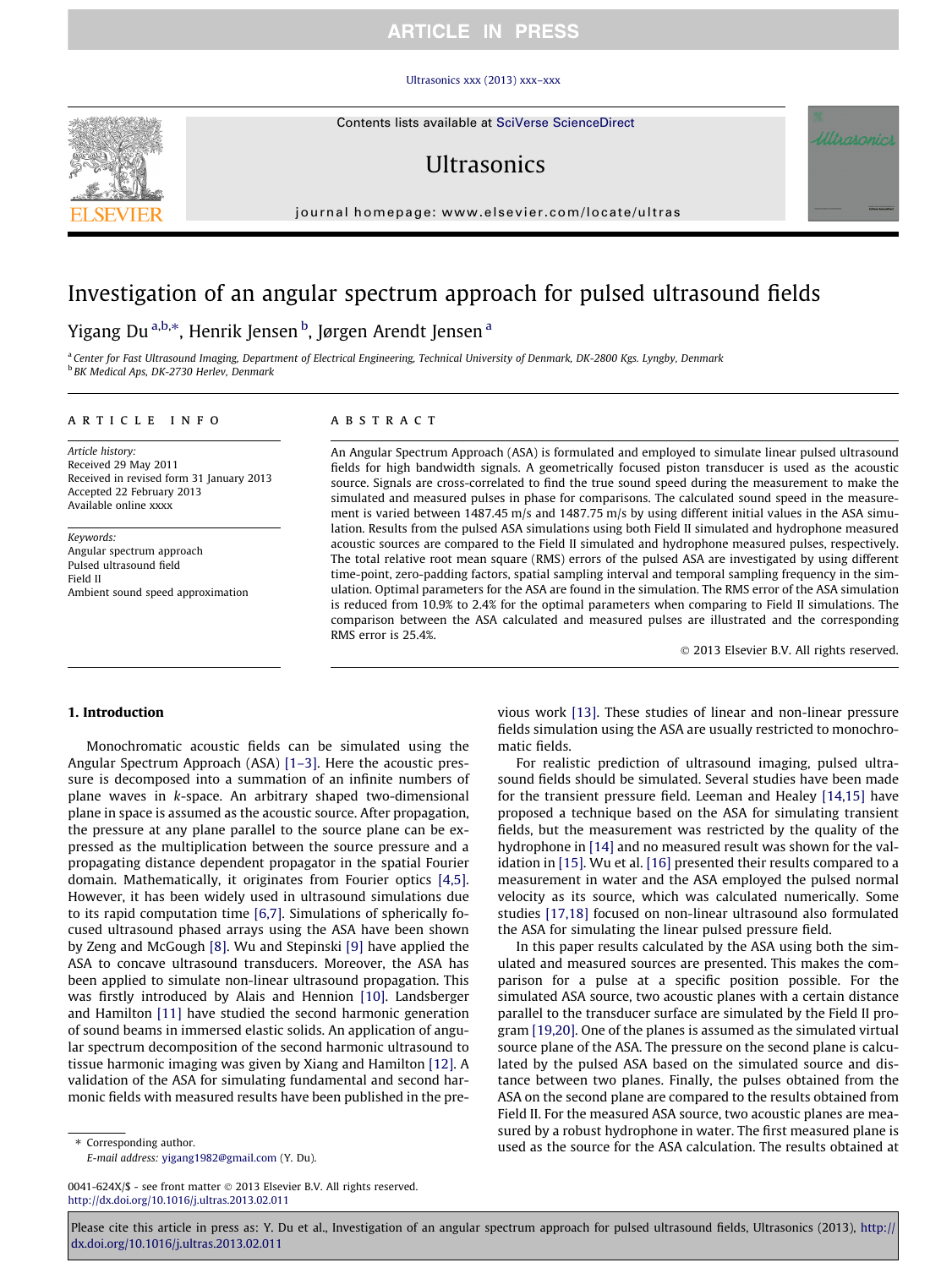<span id="page-2-0"></span>2 2 Y. Du et al. / Ultrasonics xxx (2013) xxx–xxx

the second plane by the ASA are compared to the measurements. For the ASA with measured source, an approach to finding the ambient acoustic propagation speed in the measurement is presented.

#### 2. Theory

In this section, the equations for the pulsed ASA are presented. The angular spectrum of the acoustic pressure is introduced. The angular spectrum solutions are given both for monochromatic and pulsed fields. The implemented equations are presented in discrete form at the end of this section.

#### 2.1. Calculation of monochromatic ultrasound fields

For a monochromatic ultrasound field, the two-dimensional spatial Fourier transform of a pressure field at a given plane is called the angular spectrum, denoted by  $\hat{P}(k_x, k_y, z)$ , where  $k_x$  and  $k_y$  are transverse wave numbers along x and y directions in the spatial frequency domain, and  $z$  represents the position of the given plane in the z direction. The relation between the two angular spectra  $\hat{P}_0$  and  $\hat{P}_1$  at different planes, can be expressed by [\[4,5\]](#page-6-0)

$$
\widehat{P}_1(k_x, k_y, z_1) = \widehat{P}_0(k_x, k_y, z_0) H_p(k_x, k_y), \qquad (1)
$$

where

$$
H_p(k_x, k_y) = \begin{cases} e^{-j(z_1 - z_0)\sqrt{k^2 - k_x^2 - k_y^2}}, & k^2 > k_x^2 + k_y^2\\ e^{-(z_1 - z_0)\sqrt{k_x^2 + k_y^2 - k^2}}, & k^2 \le k_x^2 + k_y^2. \end{cases}
$$
 (2)

In (1),  $\widehat{P}_0(k_x, k_y, z_0)$  is usually considered as the acoustic source to predict  $\widehat{P}_1(k_x, k_y, z_1)$ , which is the angular spectrum at the  $z_1$  plane. This is the conventional ASA used to simulate the propagation of monochromatic acoustic fields, and it is assumed that the temporal frequency f is a constant and not a function of  $\hat{P}$  in the equation.

#### 2.2. Calculation of pulsed ultrasound fields

For a high bandwidth signal, the angular spectrum corresponding to each temporal frequency in the temporal Fourier domain, is written as

$$
\widehat{P}(k_x, k_y, z, f) = \iint\limits_{-\infty}^{\infty} P(x, y, z, f) e^{-j(k_x x + k_y y)} dx dy, \qquad (3)
$$

where  $P(x, y, z, f)$  is the temporal Fourier transform of the pressure of ultrasound pulses and defined by

$$
P(x, y, z, f) = \int_{-\infty}^{\infty} p(x, y, z, t) e^{-j2\pi ft} dt,
$$
\n(4)

where  $p(x,y,z,t)$  is the space and time-dependent acoustic pressure in the pulsed ultrasound fields. Hereby  $(1)$  can be rewritten as

$$
\widehat{P}_1(k_x, k_y, z_1, f) = \widehat{P}_0(k_x, k_y, z_0, f) H_p^f(k_x, k_y, f), \qquad (5)
$$

where  $H_p^f(k_x, k_y, f)$  is different from the monochromatic angular spectrum propagator  $H_n(k_x,k_y)$  in (2), since the temporal frequency  $f$  is a variable in the pulsed ultrasound fields. To satisfy that the acoustic wave propagates along  $+z$  direction for both positive and negative frequency  $f, H_p^f(k_\mathrm{x},k_\mathrm{y},f)$  has to be calculated by

$$
H_p^f(k_x, k_y, f) = \begin{cases} e^{-sgn(f)j(z_1 - z_0)\sqrt{k^2 - k_x^2 - k_y^2}}, & \text{when } k^2 > k_x^2 + k_y^2, \\ e^{-(z_1 - z_0)\sqrt{k_x^2 + k_y^2 - k^2}}, & \text{when } k^2 \le k_x^2 + k_y^2, \end{cases}
$$
(6)

where sgn(f) denotes the sign of the frequency  $f(1$  for positive f and  $-1$  for negative f). Finally, the exact equation of the pulsed angular spectrum approach is given by

$$
p_1(x, y, z_1, t) = \mathcal{F}_{3D}^{-1} \Big\{ \mathcal{F}_{3D} \{ p_0(x, y, z_0, t) \} H_p^f(k_x, k_y, f) \Big\},\tag{7}
$$

where  $\mathcal{F}_{3D}$ {} and  $\mathcal{F}_{3D}^{-1}$ {} represent three-dimensional (2D for x-y plane and 1D for time) forward and inverse Fourier transforms. The acoustic source,  $p_0(x,y,z_0,t)$  can either be simulated by Field II or measured in water by a hydrophone.

#### 2.3. Implementation equations

For implementation reasons, the discrete forms of (6) and (7), based on the three-dimensional forward and inverse discrete Fourier transforms are used as

$$
p_{d_1}(i_x, i_y, i_t) = \frac{1}{N_x N_y N_t} \sum_{n_y=0}^{N_y-1} \sum_{n_x=0}^{N_x-1} \sum_{n_t=0}^{N_t-1} \left\{ \widehat{P}_{d_0}(n_x, n_y, n_t) H_d^f(n_x, n_y, n_t) \right\}
$$

$$
\times e^{2\pi j \left( \frac{i_1 n_t}{N_t} + \frac{i_2 n_x}{N_x} + \frac{i_3 n_y}{N_y} \right)}, \begin{cases} i_t = 0, \dots N_t - 1, \\ i_x = 0, \dots N_x - 1, \\ i_y = 0, \dots N_y - 1, \end{cases} (8)
$$

where

$$
\widehat{P}_{d_0}(n_x, n_y, n_t) = \sum_{i_y=0}^{N_y-1} \sum_{i_x=0}^{N_x-1} \sum_{i_l=0}^{N_t-1} p_{d_0}(i_x, i_y, i_t) \times e^{-2\pi j \left( \frac{n_t i_t}{N_t} + \frac{n_x i_x}{N_x} + \frac{n_y i_y}{N_y} \right)}, \begin{cases} n_t = 0, \dots, N_t - 1, \\ n_x = 0, \dots, N_x - 1, \\ n_y = 0, \dots, N_y - 1, \end{cases}
$$
\n(9)

and

$$
H_d^f(n_x, n_y, n_t) = \begin{cases} e^{-2\pi j(z_1 - z_0)\sqrt{\left(\frac{f_s n_t}{cN_t}\right)^2 - \left(\frac{n_y}{dy_0N_x}\right)^2 - \left(\frac{n_y}{dy_0N_y}\right)^2}}, \\ \text{when } \left(\frac{f_s n_t}{cN_t}\right)^2 > \left(\frac{n_x}{dy_0N_x}\right)^2 + \left(\frac{n_y}{dy_0N_y}\right)^2 \\ e^{-2\pi(z_1 - z_0)\sqrt{\left(\frac{n_x}{dy_0N_x}\right)^2 + \left(\frac{n_y}{dy_0N_y}\right)^2 - \left(\frac{f_s n_t}{cN_t}\right)^2}}, \\ \text{when } \left(\frac{f_s n_t}{cN_t}\right)^2 \le \left(\frac{n_x}{dy_0N_x}\right)^2 + \left(\frac{n_y}{dy_0N_y}\right)^2 \end{cases} (10)
$$

where  $p_{d_0}$  $(i_x, i_y, i_t)$  and  $p_{d_1}$  $(i_x, i_y, i_t)$  are the discrete forms of  $p_0(x,y,z_0,t)$ and  $p_1(x,y,z_1,t)$  in (7).  $N_x$ ,  $N_y$  and  $N_t$  are the numbers of spatial and temporal discrete points.  $f_s$  is the temporal sampling frequency and  $d_{xy}$  is the spatial interval. By implementing (8)–(10),  $p_{d_1}(i_x, i_y, i_t)$  at  $z = z_1$  is obtained by the ASA based on the  $p_{d_0}(i_x, i_y, i_t)$ , which is at  $z = z_0$  and calculated by Field II or measured in water.

#### 3. Simulation and Measurement setup

In ASA simulations, a known acoustic plane is required as the virtual source of the ASA. In this paper, both simulated and measured sources are used to make the ASA simulations, which are compared to the results in the simulated plane, obtained by Field II and measurements, respectively. This section shows the setups of the transducer, Field II, and experimental instruments, and parameters used in the implementation of the ASA.

#### 3.1. Transducer

A spherically focused ultrasonic piston transducer (Type: M309, from Panametrics Inc., USA) is used in the measurement and configured by Field II in the ASA for the simulated source. The transducer has a center frequency of 5 MHz, and its diameter is 0.5 inch corresponding to 12.7 mm. The excitation for the transducer is a 2-cycle sine wave. The geometrical focus lies 62 mm away from the transducer surface.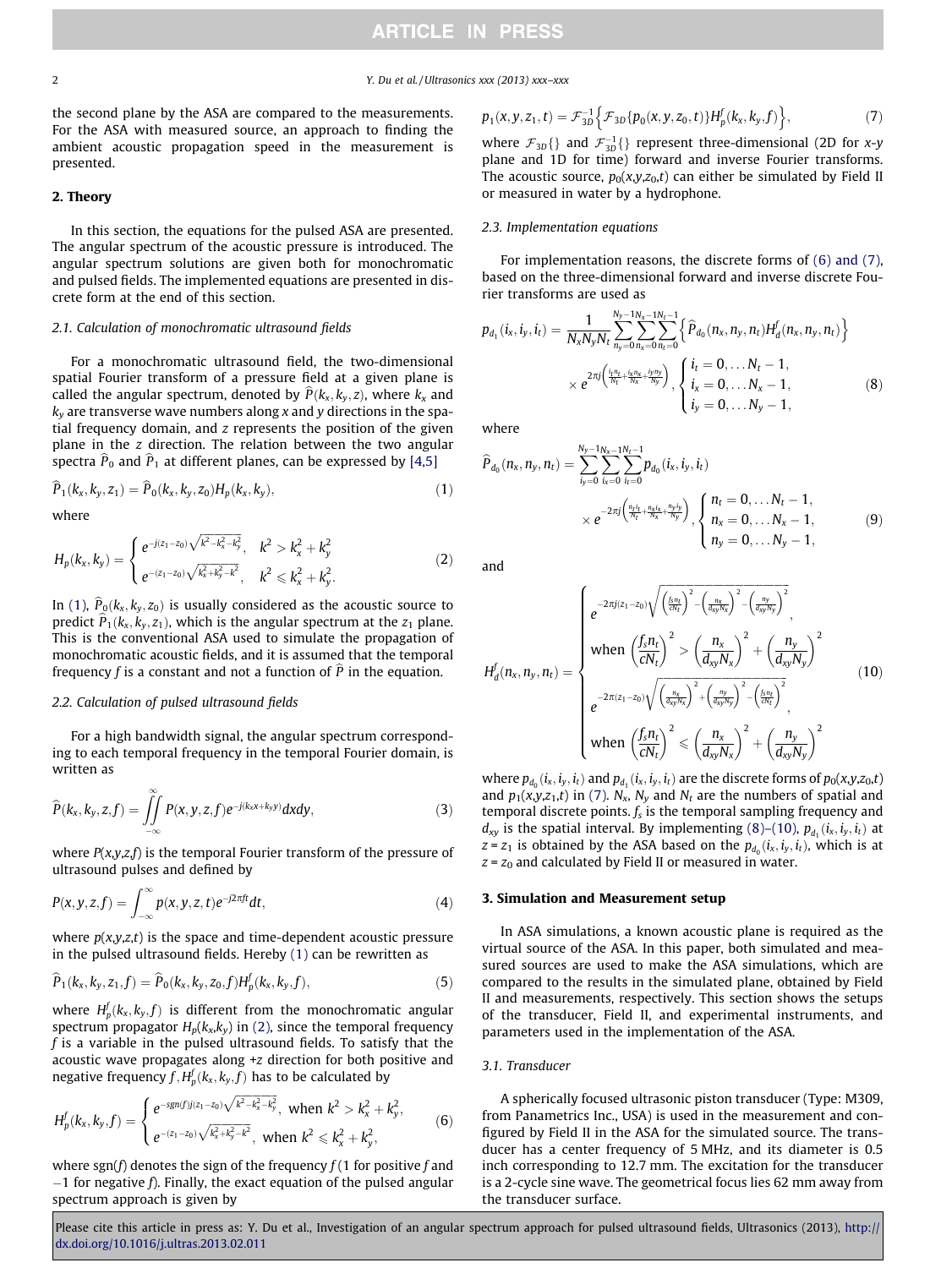#### <span id="page-3-0"></span>3.2. Simulation setup and parameter study

The simulated ASA source is calculated by the Field II program. The function "xdc\_concave" is used to generate the emitted aperture for the transducer mentioned in the previous section. The



Fig. 1. The circle denotes the size of the transducer. The square is 12 mm from the transducer surface and denotes the size of the source plane for the ASA. If all the acoustic energy is in the largest gray square, then 99.4% of the energy is inside the smallest black square, 0.4% of the energy is between the middle and smallest squares and 0.2% of the energy is outside the middle square.



Fig. 2. Frequency spectrum of the emitted pulse generated by the transducer.

propagating medium is water, and attenuation is not taken into consideration. The speed of sound in water is 1480 m/s at normal temperature and ambient pressure. An acoustic plane, which is 12 mm from the transducer surface, is selected as the ASA source plane. On this plane,  $p_0(x,y,z_0,t)$  in [\(7\)](#page-2-0) is calculated by Field II, where  $z_0$  = 12 mm. To implement [\(8\)–\(10\)](#page-2-0), several initial values are required. The length of the signals  $N_x$ ,  $N_y$  and  $N_t$  in the spatial and time domains, which are related to the actual signals' length plus the zero-padding, and the temporal sampling frequency  $f_s$ and spatial sampling interval  $d_{xy}$  denoted in (10) should be initialized at first. A parameter study will be made in the simulation by choosing different initial values to search for an optimized ASA, which should give a relatively better accuracy with less computational complexity.

There are two constrains for the parameter selection. First, the source plane should contain all of the acoustic energy, so that it can be used as the virtual transmitting source to calculate the pressure in another parallel planes by the ASA. Secondly, the spatial and temporal sampling frequencies should be greater than twice the upper bandlimits of the signals in the spatial and temporal domains in accordance with Nyquist's sampling theory [\[21\].](#page-7-0)

For the first constrain, the source planes with different sizes are simulated using Field II. Fig. 1 shows that 99.4% of the acoustic energy is inside the smallest square, if it is assumed that the largest square contains all of the energy. The acoustic energy is proportional to the root square (RS) values, which can be expressed as

RS value = 
$$
\sqrt{\sum_{i_x=0}^{N_x-1} \sum_{i_y=0}^{N_y-1} \sum_{i_t=0}^{N_t-1} p_d^2(i_x, i_y, i_t)}
$$
, (11)

where  $p_d(i_x,i_y,i_t)$  is the discrete acoustic pressure at the source plane and is calculated by Field II. The spatial sampling interval equals half a wavelength ( $\lambda = c/f_0 = 1480/(5 \times 10^6) = 0.296$  mm), and the temporal sampling frequency is 100 MHz. Therefore, for example,  $N<sub>x</sub>$  are 128 and 512 for the smallest and largest squares corresponding to their sizes, respectively. The larger the square used as the source plane is, the more of the energy will be used. This will make the simulation more accurate, but also increase calculation time. The smallest square in Fig. 1 is used in the ASA simulations presented in the paper.

For the second constrain, the temporal sampling frequency is chosen according to the bandwidth of the transducer. Fig. 2 presents the frequency spectrum of the emitted pulse in the range from 0 to 50 MHz. The value of the spectrum is approximately below  $-60$  dB after 20 MHz. This reveals the upper bandlimit of the transducer is around 20 MHz. Thus, the temporal sampling frequency  $f_s$  is set to 40 MHz, 60 MHz, 80 MHz and 100 MHz to study the accuracy of



Fig. 3. Schematic diagram of the experimental setup.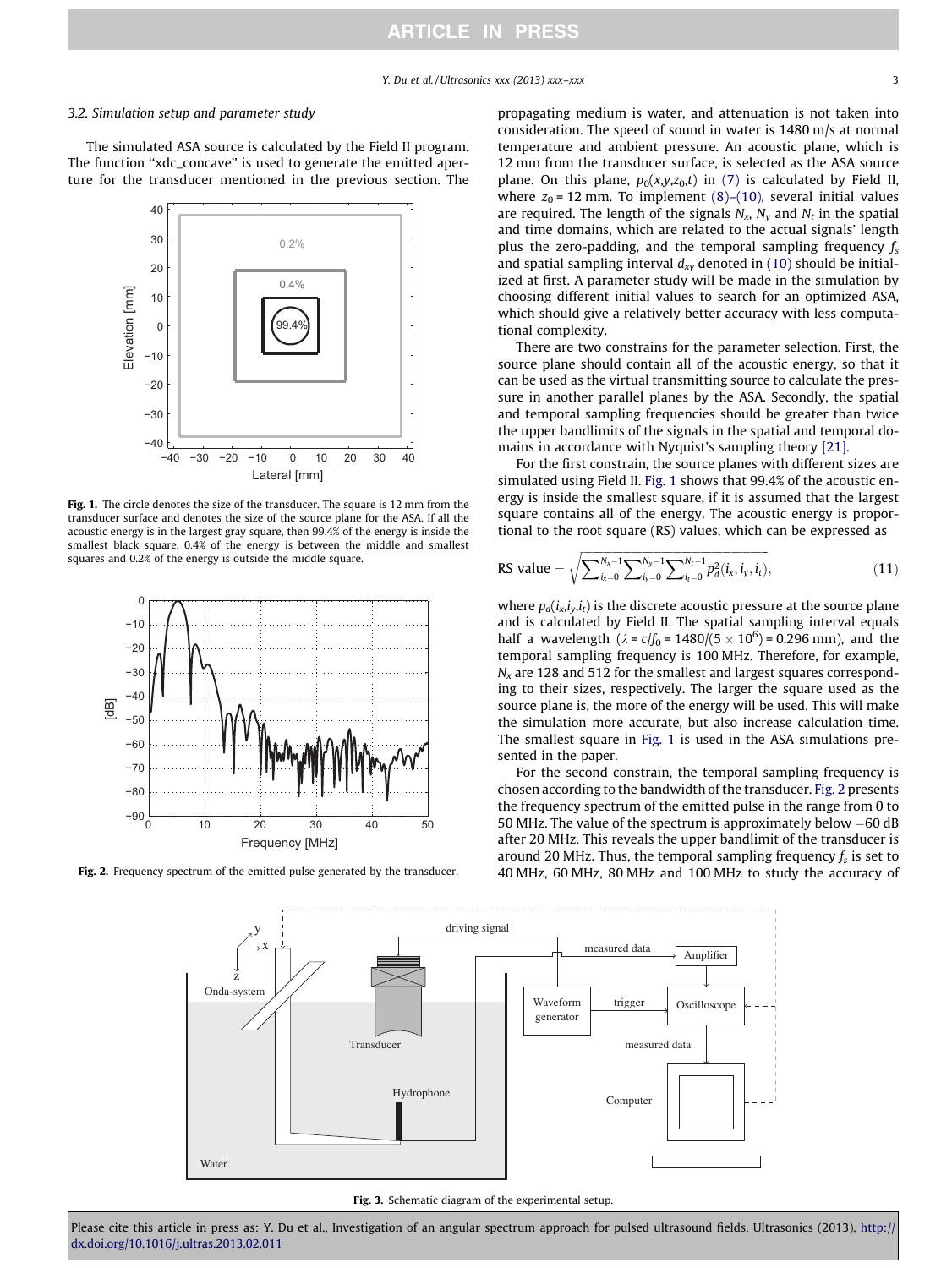<span id="page-4-0"></span>4 Y. Du et al. / Ultrasonics xxx (2013) xxx–xxx



Fig. 4. Pulses at the focal point  $z = 62$  mm away from the transducer surface.

the simulation. Then four values ( $\lambda/2$ ,  $\lambda$ ,  $4\lambda/3$  and  $2\lambda$ ) are used for the spatial sampling interval, where  $\lambda$  is the wavelength, denoted by  $\lambda = c/f_0$  and  $f_0 = 5$  MHz is the center frequency of the transducer.

Zero-padding is used to smooth the frequency spectrum in the temporal frequency domain and overcome the circular convolution effect in the spatial frequency domain. Zero-padding factors are 2 (meaning that the Fourier transform has twice the length of the input data), 4, 6 and 8 in the spatial domain. The number of sampling points (time-point) are 256, 512, 768, and 1024 for a pulse along time at a specific spatial position, where the signal at different locations approximately contains 110-150 non-zero discrete values when  $f_s$  = 100 MHz.

#### 3.3. Measurement setup

The experimental setup is shown in [Fig. 3.](#page-3-0) The measurement is performed in water by an XYZ-Onda system – AIMS III (Acoustic



Fig. 5. Pulses at three positions on the ASA and Field II simulated plane at  $z = 62$  mm away from the transducer surface. Field II is used to calculate the ASA source plane. The circle represents the size of the transducer.



Fig. 6. RMS errors of the ASA results relative to Field II - Different spatial sampling interval  $(\lambda/2, \lambda, 1.33\lambda)$  and  $2\lambda)$ , temporal sampling frequency (40 MHz, 60 MHz, 80 MHz and 100 MHz), spatial zero-padding factor (2, 4, 6 and 8) and time-point (256, 512, 768 and 1024) are used in the ASA simulation to compare with Field II.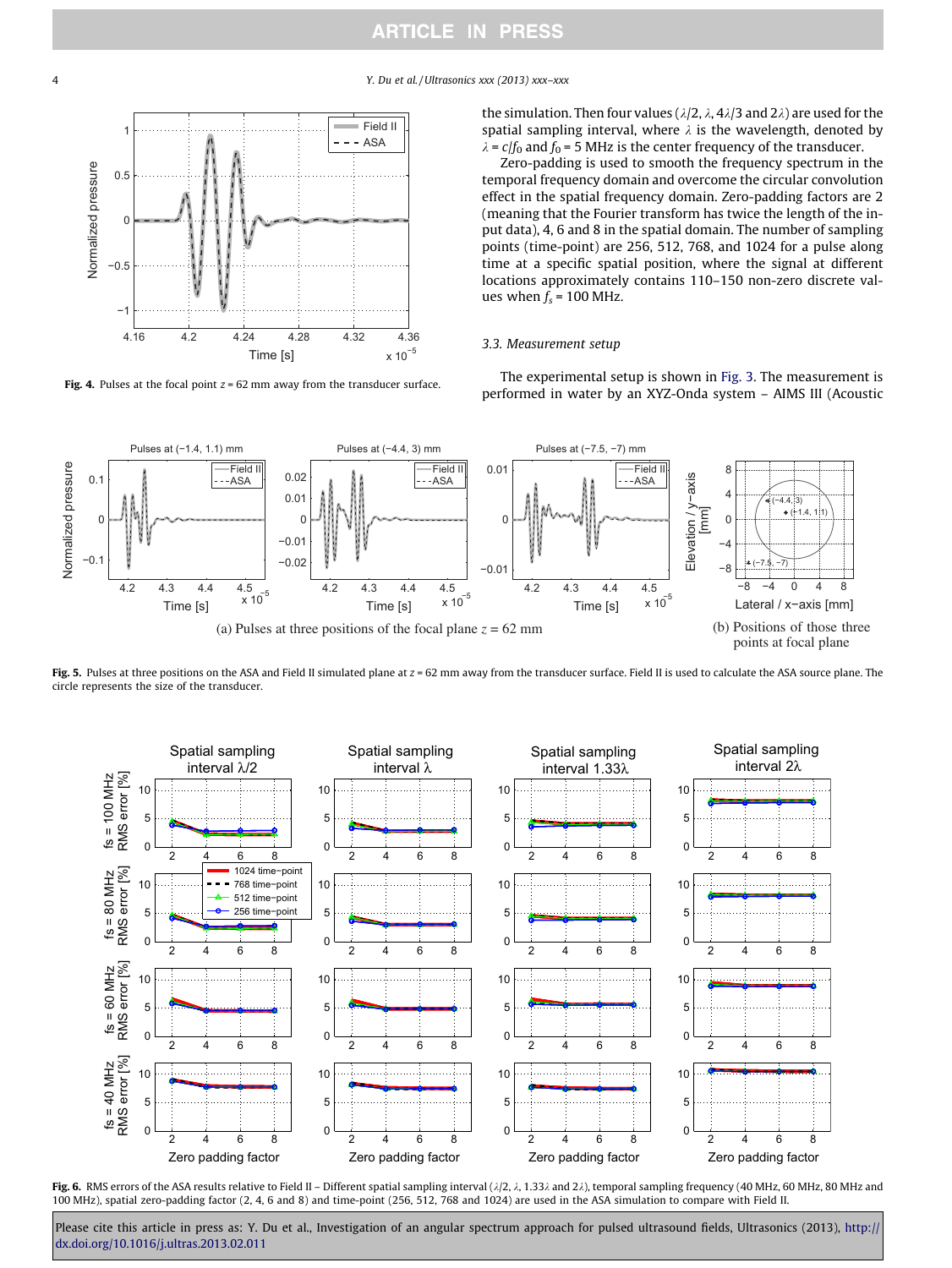Y. Du et al. / Ultrasonics  $xxx$  (2013)  $xxx-xx$  5

<span id="page-5-0"></span>

Fig. 7. RMS errors of the ASA results referred to Field II - a fixed zero-padding factor (4) is used with different spatial and temporal sampling frequencies, and different timepoint.

Intensity Measurement System). The transducer is fixed, and a robust Onda hydrophone is displaced by the XYZ-Onda system to measure the pulse for all the points on the acoustic plane. The XYZ-Onda system is controlled through a computer program -Soniq 5.0. An Agilent waveform generator provides the driving signal for the transducer and a trigger pulse for an Agilent oscilloscope. The output voltage of the waveform generator for the transducer is 10 volts. When the transducer starts emissions, the oscilloscope will record the signals synchronously. The data obtained by the hydrophone after amplification will be recorded by the oscilloscope, which is controlled by computer programs as well. The data are stored in the computer memory for post-processing. Two planes at 32 mm and at 62 mm from the transducer surface are measured by the hydrophone.

#### 4. Results

#### 4.1. ASA compared to Field II

A comparison of pulses simulated by pulsed ASA and Field II at the focal point is shown in [Fig. 4](#page-4-0). To further validate it, three random points  $(-1.4, 1.1)$ ,  $(-4.4, 3)$  and  $(-7.5, -7)$  mm at the focal plane are selected, and the comparisons are shown in [Fig. 5](#page-4-0)a. [Fig. 5](#page-4-0)b denotes the positions of these three points at the focal plane where  $z = 62$  mm from the transducer surface. The circle shows the size of the transducer. The results for the ASA shown in [Figs. 4 and](#page-4-0)  [5](#page-4-0) are calculated using 1024 time-point, 100 MHz temporal sampling frequency and half wavelength  $(\lambda/2)$  spatial interval with a zero-padding factor of 8.

To further investigate the accuracy and computational complexity of the ASA simulation, the root mean square (RMS) errors between the results obtained by the ASA and Field II as

RMS error = 
$$
\sqrt{\frac{\sum_{i_x=0}^{N_x-1} \sum_{i_y=0}^{N_y-1} \sum_{i_t=0}^{N_t-1} (p_{\text{asa}}(i_x, i_y, i_t) - p_{\text{ref}}(i_x, i_y, i_t))^2}{\sum_{i_x=0}^{N_x-1} \sum_{i_y=0}^{N_y-1} \sum_{i_t=0}^{N_t-1} p_{\text{ref}}^2(i_x, i_y, i_t)} \times 100\%,
$$
\n(12)

are calculated with different parameters setting as described in Section 3.2. The RMS errors are shown in [Fig. 6](#page-4-0), which displays the results at different temporal and spatial sampling frequencies, and different time-point and zero-padding. After observing the trend of the RMS errors, it can be concluded:

1. The optimal (spatial) zero-padding factor is 4 from the observation of [Fig. 6](#page-4-0) as the error is not reduced much at all different settings, if the zero-padding factor is larger than 4.

- 2. The optimal temporal sampling frequency is 80 MHz according to Fig. 7, which shows the error trend as the increase of the sampling frequency with the optimal fixed zero-padding factor of 4.
- 3. [Figs. 6–8](#page-4-0) reveal that the different time-point gives trivial differences except for using 256 time-point. The blue circle solid curves in each figure are different from others – green angle solid, black dash and red solid lines.
- 4. The RMS error is increased as the spatial sampling interval is enlarged from  $\lambda/2$  to 2 $\lambda$ . However, the difference between using  $\lambda/2$  and  $\lambda$  is relatively small as shown in Fig. 8.

The maximum RMS error is 10.9%, while the zero-padding factor is 2, the temporal sampling frequency is 40 MHz, and the spatial sampling interval is 2 $\lambda$  with 768 time-point for each pulse. The RMS error with optimal parameters (zero-padding factor =  $2$ ; temporal sampling frequency =  $80$  MHz; time-point =  $512$ ; spatial sampling interval =  $\lambda/2$ ) is reduced to 2.4%.

#### 4.2. ASA compared to measurements

The measured and ASA simulated pulses at the focal point are shown in [Fig. 9.](#page-6-0) The optimal parameters (zero-padding factor, temporal sampling frequency, time-point and spatial sampling inter-



Fig. 8. RMS errors of the ASA results referred to Field II – a fixed zero-padding factor (4) and temporal sampling frequency (80 MHz) are used with different time-point. The errors are along with spatial sampling frequency ( $\lambda/2$ ,  $\lambda$ , 1.33 $\lambda$  and 2 $\lambda$ ) as shown in the horizontal axis.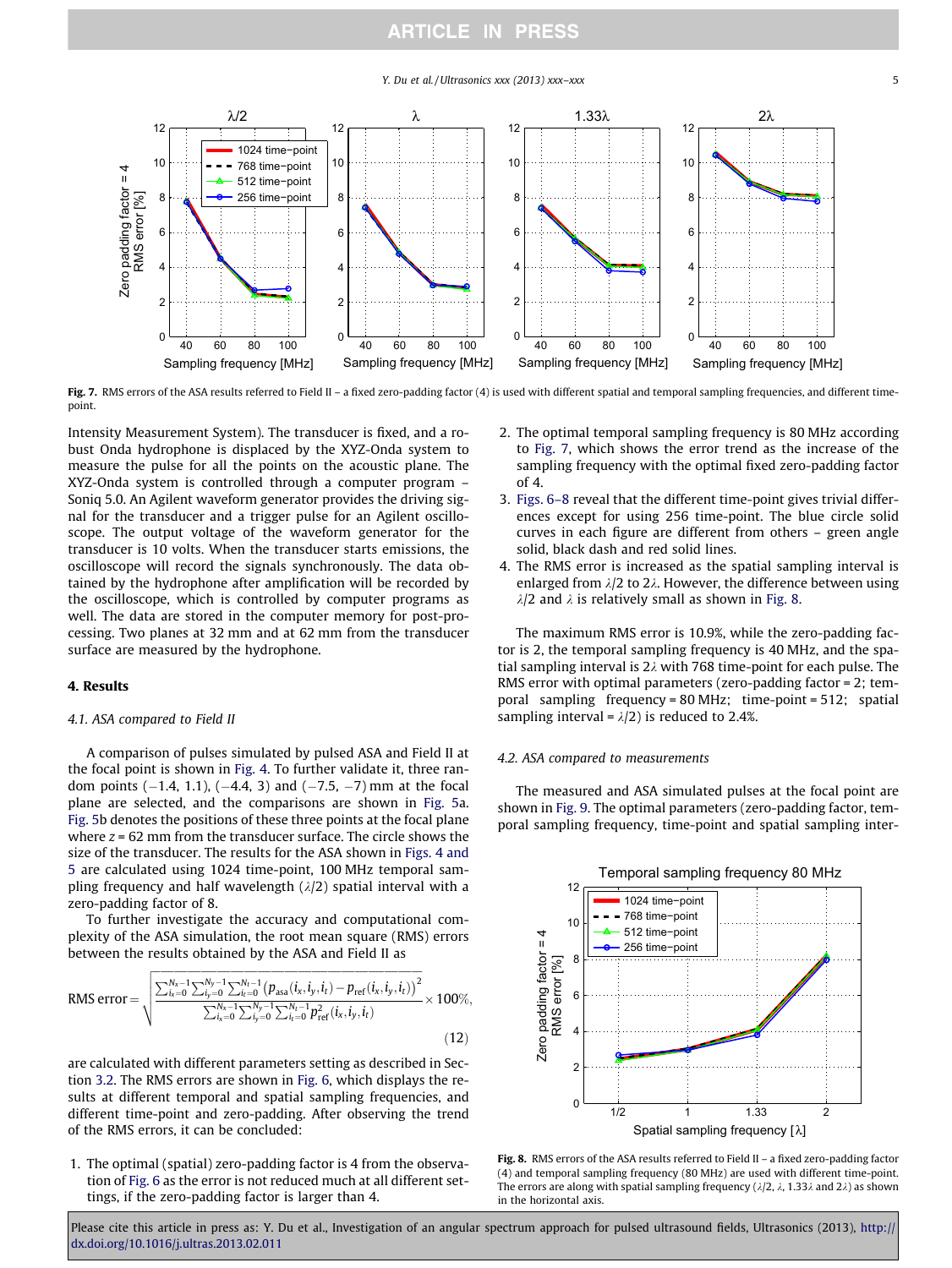6 Y. Du et al. / Ultrasonics xxx (2013) xxx–xxx



Fig. 9. Pulses at three positions on both the ASA simulated and hydrophone measured planes at  $z = 62$  mm away from the transducer surface. Measured results are used as the ASA source plane. The circle represents the size of the transducer.

val) presented in the simulation are selected for the ASA with measured source. When the ASA calculates the pulse at the simulated plane, the accuracy of the sound speed becomes an issue, since the time line for the ASA calculated pulse is very dependent of the true sound speed in water for the measurement according to [\(7\)](#page-2-0) as  $k = 2\pi f/c$ . Assume that the sound speed in water approximately equals  $1480 \text{ m/s}$  according to the temperature during the measurements. However, it will be very difficult to know an exact value of the real sound speed in water during each measurement. Even a sound speed error of 0.5 m/s can cause an obvious shift for the pulse calculated by the ASA compared to the measured pulse. To find the correct sound speed, the time lag  $\Delta t$  between the pulse calculated by the ASA using the assumed sound speed 1480 m/s and the measured pulse, can be expressed as

$$
\Delta t = \frac{z_1 - z_0}{c_a} - \frac{z_1 - z_0}{c_r},\tag{13}
$$

where  $z_1 - z_0 = 30$  mm is the distance between two measured planes.  $c_a$  is the assumed sound speed 1480 m/s used in the ASA simulation, and  $c_r$  is the real sound speed during measurements and is the unknown variable in the equation. The time lag  $\Delta t$  can be found by applying the cross-correlation function to these calculated and measured pulses. By solving  $(13)$ ,  $c<sub>r</sub>$  is obtained and reused in the ASA simulation. Thus, pulses between the ASA simulation and measurements are attained in phase as shown in Fig. 9. The RMS error between the ASA simulated and hydrophone measured pulses is  $25.4\%$  calculated by  $(12)$ . The average sound speed is determined to be  $1487.6$  m/s using (13). This can be applied to approximate the value of ambient sound speed under the



Fig. 10. The vertical axis presents the estimated true sound speed during the hydrophone measurement; The horizontal axis presents the initial used sound speed in the ASA simulation.

linear acoustic propagation. To investigate the accuracy of this approach, different initial sound speeds are used in the ASA simulation. The corresponding estimated sound speeds are calculated using (13). The results are shown in Fig. 10, where the initially assumed sound speed varies from 1445 m/s to 1540 m/s in the ASA simulation. The calculated ambient sound speed in the measurement is in the range between 1487.45 m/s and 1487.75 m/s as shown in Fig. 10 and is only minimally influenced by the initially assumed sound speed.

#### 5. Conclusion

An angular spectrum approach for simulating pulsed ultrasound fields is formulated and implemented in this paper. Investigations of different time-point, zero-padding factors, spatial sampling interval and temporal sampling frequency are made to find the optimal parameters for the ASA. The RMS error for the results obtained by the optimized ASA using a simulated source relative to Field II is 2.4%. The ASA with a measured source has been implemented and simulations have been verified by measured results. The correct sound speed in the measurement is approximated using the formula presented in the study. This also proposes a potential approach for measuring the speed of the ambient acoustic wave propagation in water.

#### **Acknowledgements**

The authors thank our colleagues Ye Li and An Hoai Pham at the Center for Fast Ultrasound Imaging, Technical University of Denmark, for the help in the setup of experimental measurements. The project was supported by Grant 08-032480 from the Danish Agency for Science, Technology and Innovation, and BK Medical Aps, Denmark.

#### References

- [1] P.R. Stepanishen, K.C. Benjamin, Forward and backward projection of acoustic fields using FFT methods, Journal of the Acoustical Society of America 71 (4) (1982) 803–812.
- [2] D.P. Orofino, P.C. Pedersen, Efficient angular spectrum decomposition of acoustic sources. Part I: theory, IEEE Transactions on Ultrasonics, Ferroelectrics, and Frequency Control 40 (3) (1993) 238–249.
- [3] D.P. Orofino, P.C. Pedersen, Efficient angular spectrum decomposition of acoustic sources. Part II: results, IEEE Transactions on Ultrasonics, Ferroelectrics, and Frequency Control 40 (3) (1993) 250–257.
- [4] J.W. Goodman, Introduction to Fourier Optics, McGraw-Hill, New York, USA, 1968.
- [5] J.D. Gaskill, Linear Systems, Fourier Transforms, and Optics (Wiley Series in Pure and Applied Optics), Wiley-Interscience, New York, USA, 1978.
- [6] X. Zeng, R.J. McGough, Evaluation of the angular spectrum approach for simulations of near-field pressures, Journal of the Acoustical Society of America 123 (1) (2007) 68–76.

<span id="page-6-0"></span>